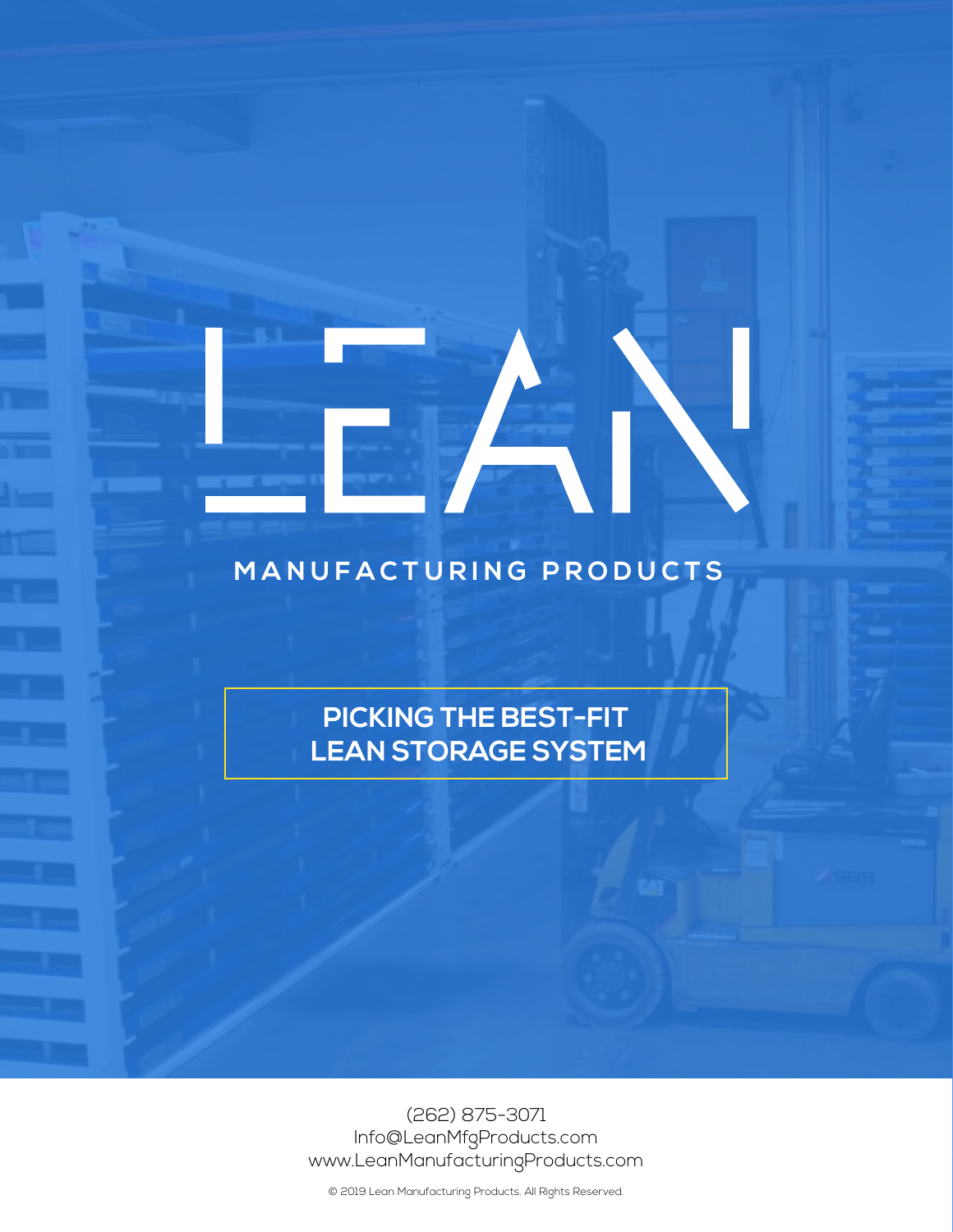

## **1. How tall are the racks?**

When designing a rack, we start from the outside and work our way in - the first step being the overall height. By determining the height, we'll have better insight into how many storage locations we can offer within a single footprint.

So, what is your overall ceiling clearance? If you're 20'+ clear, we're likely going to recommend our tallest system -14'. But, there are other factors we need to consider as well:

 Do you have an overhead crane in the material storage area? If yes, subtract its drop height. Do you have a mast / back stop on the forklift? If yes, subtract its height. Do your (current) forklifts have a maximum reach height? If yes, this is likely the limiting height.

Once dialing in these details, we'll know the framework that we can begin building. Then, we get to the fun part of deciding what to put inside it! We're going to help you every step of the way to ensure you're 100% happy with the end result.



Our tallest, most common racks are 14' tall; we've also built them as short as 8' tall for customers with ceiling and/or forklift restrictions. Regardless of what the height ends up being, we want to make sure we're maximizing your available vertical space.

As long as your volumes support it, we typically recommend the tallest racks that you can fit in a specific area. By doing this, you achieve the most density within a single footprint. Remember, you still have independent access to each cartridge, no matter how tall the rack is. We want to help you save space and make smart long-term decisions.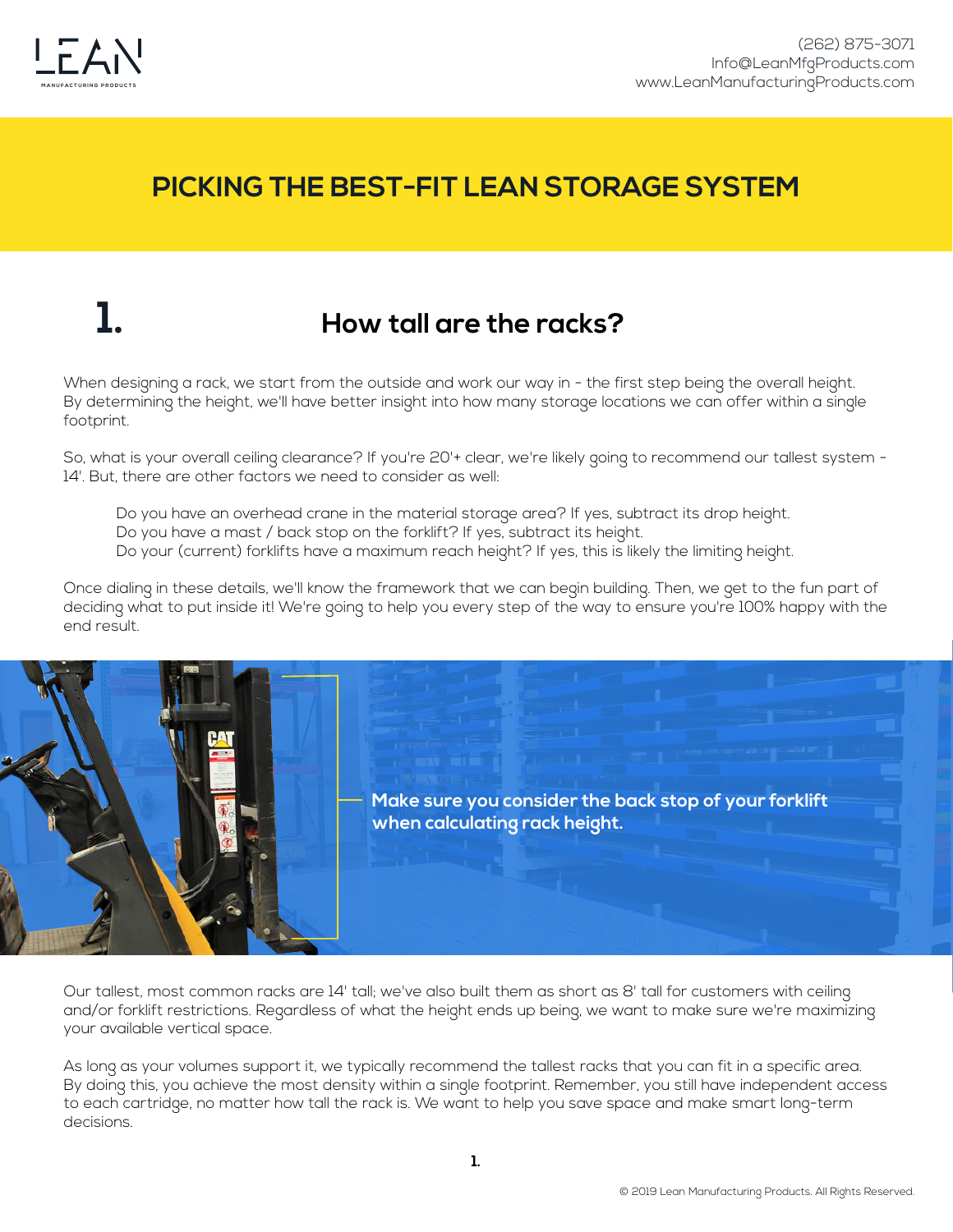

## **2. What is your sheet size?**

Sheet size affects both price and footprint of a LEAN storage system, so it's important to give a careful look at both your current operations and anticipated operations for the coming years.

When considering sheet sizes, consider the 80/20 rule; chances are, you do not have ALL the same size sheets on your floor. So, what is your highest volume size? Depending on your flat blank size(s), we'll work with you to achieve 1) the fastest ROI, and 2) the biggest win to begin with.



# **3. How many pallets are currently on your floor?**

Collecting current inventory counts is a great way to begin calculating the number of racks you'll need. However, we encourage you to start small with one or two towers, and use those to gain the buy-in from the floor operators. Once you're able to show them how much easier and more efficient their jobs have become, they'll be extremely receptive to phase 2 to tackle the rest of the material.

### **Other factors to consider that can affect inventory levels:**

- Are you buying new cutting technology (ie a faster laser)?
- Are expecting to be awarded larger contracts ?
- Are your customers requesting quicker turns, causing you to hold their material at-the-ready on your floor? Are you currently purchasing efficient lot sizes on your high-runners?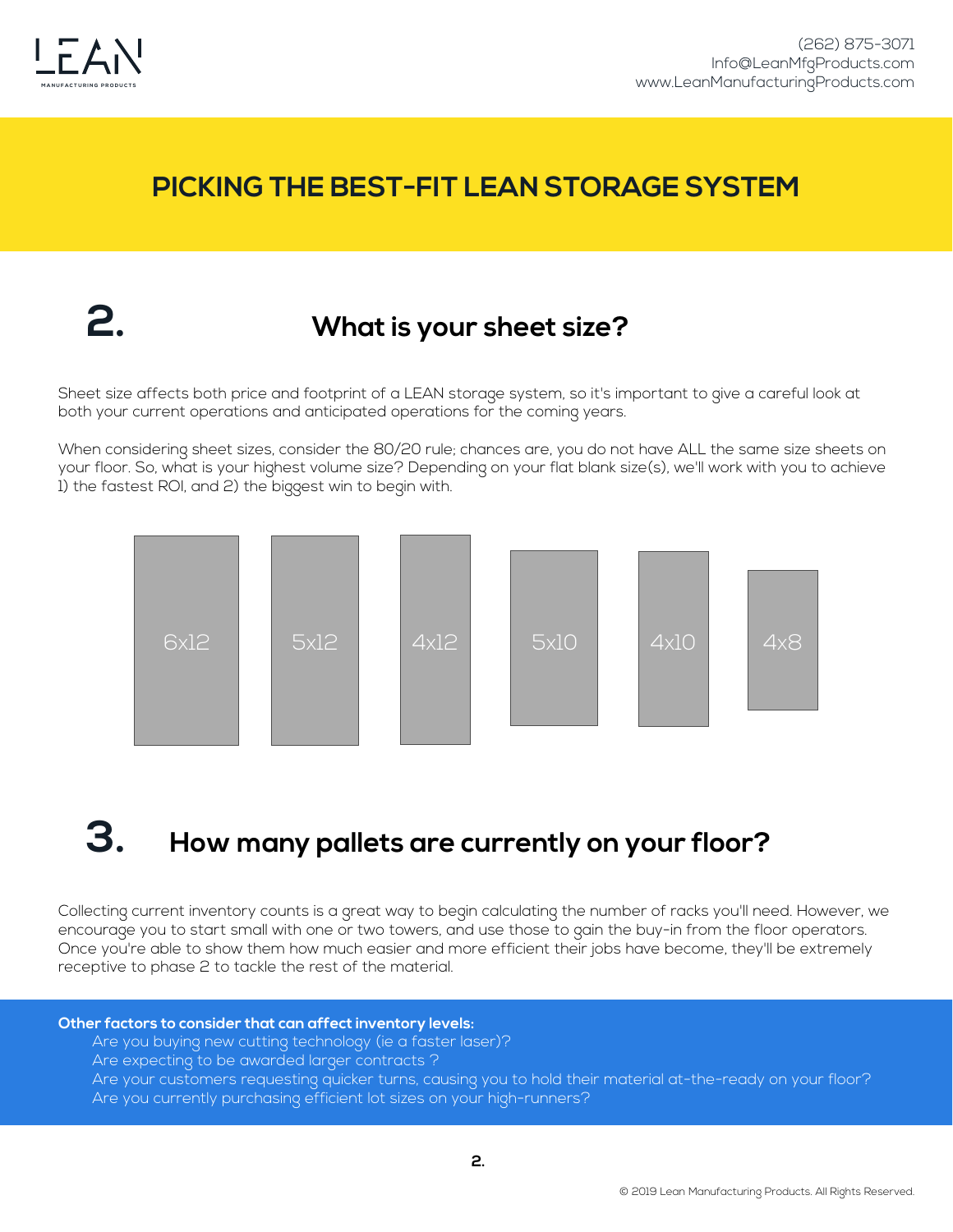

### **4. Which LEAN cartridge style best fits you?**

**We realize that not everything is 'one size fits all'. That is why we offer three cartridge styles to best suit our customers needs.** 

**Re-Rack –** recommended for our high-volume customers receiving multiple shipments of steel weekly. Send us your material list/Kanban and we can gauge what makes the most sense for you. This is intended to be shipped to-and-from your steel supplier to completely eliminate the need for messy wooden pallets.

**Safety Block –** highly recommended to all of our customers. This style offers 8 removable perimeter blocks that keep material in tight stacks. This protects your material and people when the cartridges are being moved via any type of rigging.

**Plain –** our basic style of cartridge. Material fits size-on-size to the cartridge without perimeter features.

Both the Re-Rack and Safety Block cartridge style are great for highly aesthetic materials. For example; stainless, pre-painted, very thin gauge, etc.

### **CONTACT US FOR MORE INFORMATION**

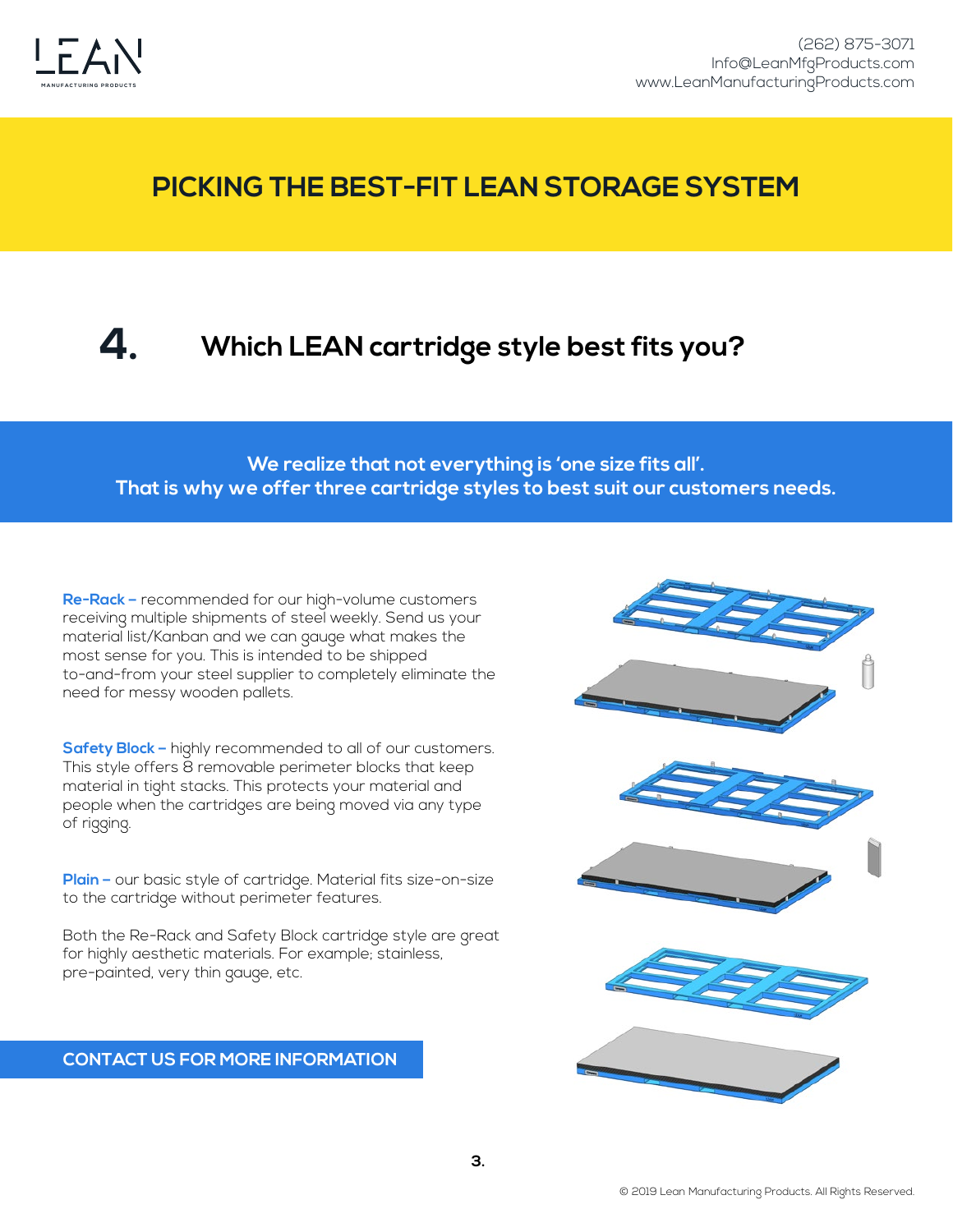

# **5.**

## **How tall are your material stacks?**

Understanding your material stacks is critical when deciding how many shelves we can fit inside each of your towers. For example, to hit the 5,000 pound load rating, a 48x96 bundle of sheets is going to much taller than a 72x144 stack. Depending on your sheet sizes and purchasing practices, we'll work together to design the system that maximizes your storage while also give your operators ample room within the rack.



# **6. How do you move your sheet metal?**

The LEAN cartridges are intentionally constructed with oversized forklift tubes for easy access. When loading the cartridges into the high-density tower (figure B), a forklift must be used. And when transferring material to or from a cartridge (figure A), an overhead crane and sheet lifter may be used, but it is not required. With the LEAN systems, every process is achievable and efficient with a forklift, which also gives the most flexibility to your operations.

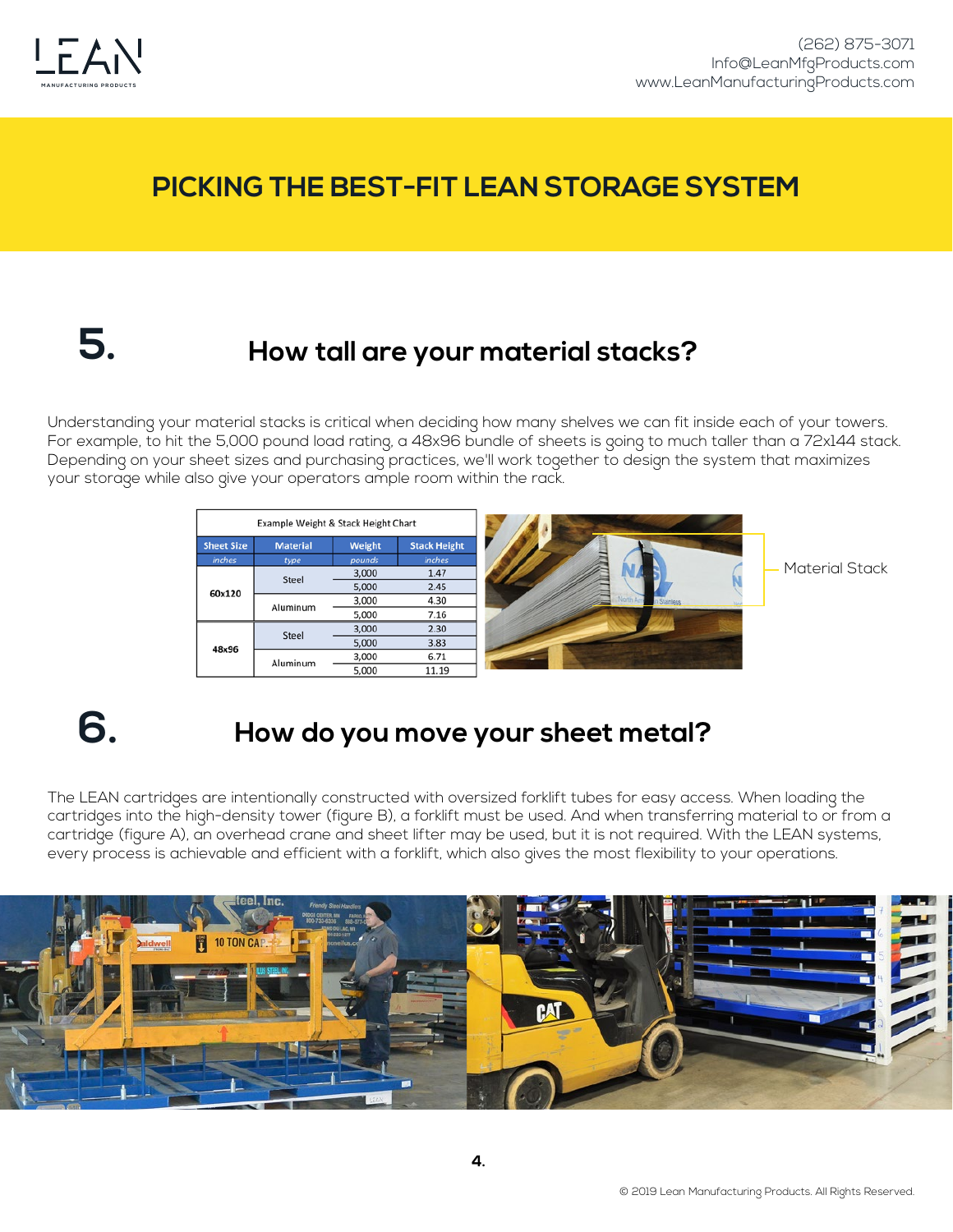

## **7. What color would you like your storage system(s) to be?**

Our standard colors are a white rack with blue cartridges. If that doesn't fit the color theme for your shop, we are able to use any RAL standard color from the Sherwin Williams PowderDura color deck.



.<br>Have you considered what area of your building you receive material and where the rack is located in correlation to the equipment that will be cutting/processing the sheet metal?

By sending us a layout of your facility or us sending you a footprint rendering for the rack, you can plan ahead. This ensures smooth assembly and positioning for the rack to optimize your flow and ensure enough space for safe and easy handling.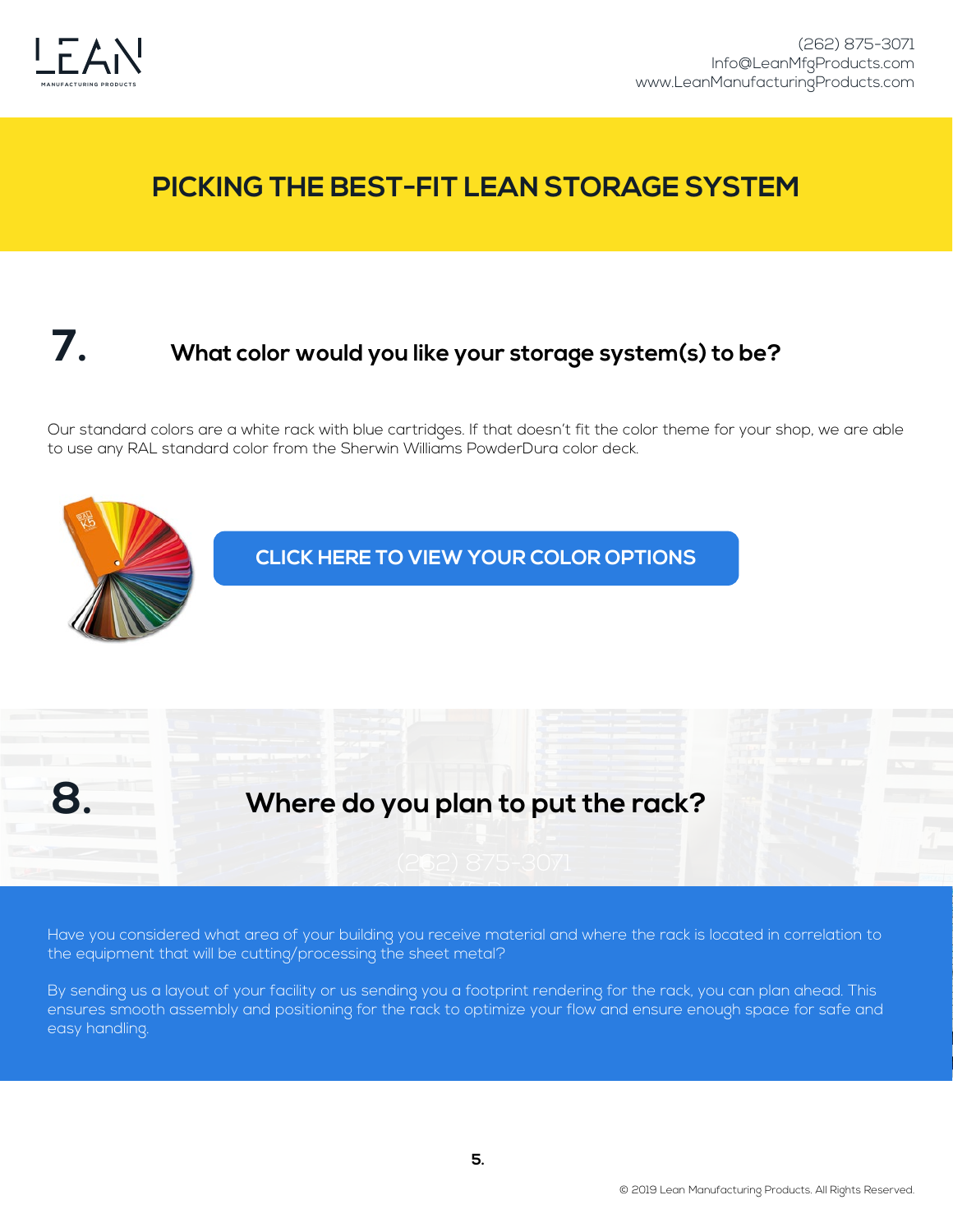

## **Storage density by the numbers**

The picture below shows **90 cartridges that hold 5000 lbs. of material each within 884.5 sq. ft.** 

All material is **fully accessible** and **fully protected** on five racks. (4) 5'x10' and (1) 4'x8' with 18 feet in between racks. All five racks are 12 feet tall. We can comfortably store (90) cartridges of material in less than 1,000 square feet @ 12 feet tall, or (110) cartridges @ 14 feet tall.

You do the math. What is the square footage of your material storage area? Is each bundle protected and accessible?



**Now that you've planned the details of your storage system, contact us today so we can provide you with a quote!**